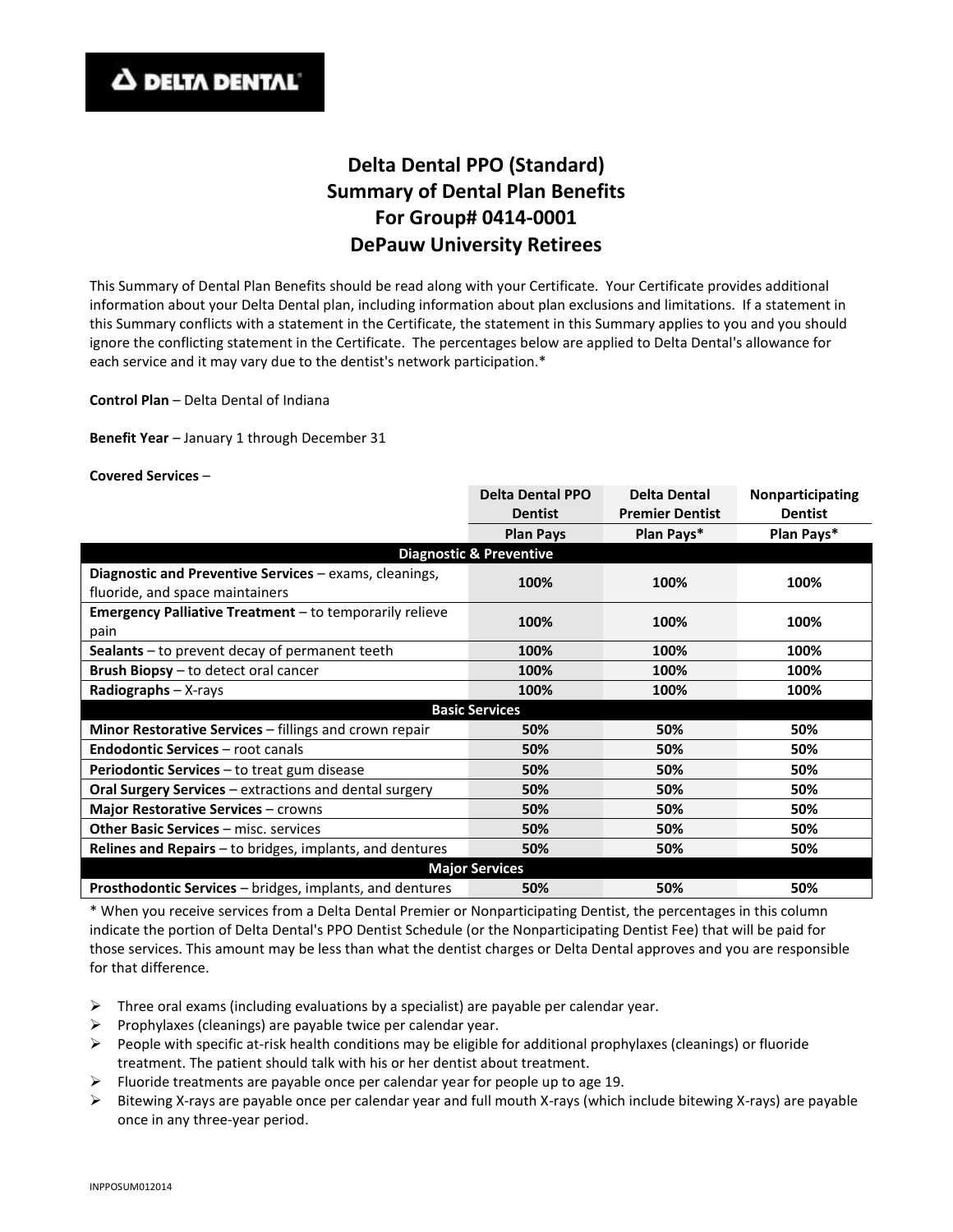- $\triangleright$  Sealants are payable once per tooth per three-year period for the occlusal surface of first and second permanent molars up to age 14. The surface must be free from decay and restorations.
- $\triangleright$  Composite resin (white) restorations are Covered Services on posterior teeth.
- $\triangleright$  Porcelain and resin facings on crowns are optional treatment on posterior teeth.
- $\triangleright$  Implants and implant related services are payable once per tooth in any five-year period.

Having Delta Dental coverage makes it easy for you to get dental care almost everywhere in the world! You can now receive expert dental care when you are outside of the United States through our Passport Dental program. This program gives you access to a worldwide network of dentists and dental clinics. English-speaking operators are available around the clock to answer questions and help you schedule care. For more information, check our Web site or contact your benefits representative to get a copy of our Passport Dental information sheet.

**Maximum Payment** – \$1,500 per person total per Benefit Year on all services.

**Deductible –** \$100 Deductible per person total per Benefit Year. The Deductible does not apply to diagnostic and preventive services, emergency palliative treatment, brush biopsy, X-rays, and sealants.

**Waiting Period –** Employees who are eligible for dental benefits are covered on the first day of the month following the qualification for DePauw University retirement benefits.

**Eligible People** – All qualified retirees of DePauw University and their eligible dependents who choose the dental plan during an election period and COBRA (Consolidated Omnibus Budget Reconciliation Act of 1985) enrollees, if applicable. The Contractor and Subscriber share the cost of this plan.

Also eligible at your option are your legal spouse, your dependent children to the end of the calendar year in which they attain the age of 19, and your dependent unmarried children who are eligible to be claimed by you as a dependent under the U.S. Internal Revenue code during the current calendar year. You and your eligible dependents must enroll for a minimum of 12 months. If coverage is terminated after 12 months, you may not re-enroll prior to the open enrollment that occurs at least 12 months from the date of termination. Your dependents may only enroll if you are enrolled (except under COBRA) and must be enrolled in the same plan as you. Plan changes are only allowed during open enrollment periods, except that an election may be revoked or changed at any time if the change is the result of a qualifying event as defined under Internal Revenue Code Section 125.

If you and your spouse are both eligible for coverage under this Contract, you may be enrolled together on one application or separately on individual applications, but not both. Your dependent children may only be enrolled on one application. Delta Dental will not coordinate benefits if you and your spouse are both covered under this Contract.

Benefits will cease on the last day of the month in which the employee is terminated.

Customer Service Toll-Free Number: 800-524-0149 (TTY users call 711) www.DeltaDentalIN.com February 17, 2017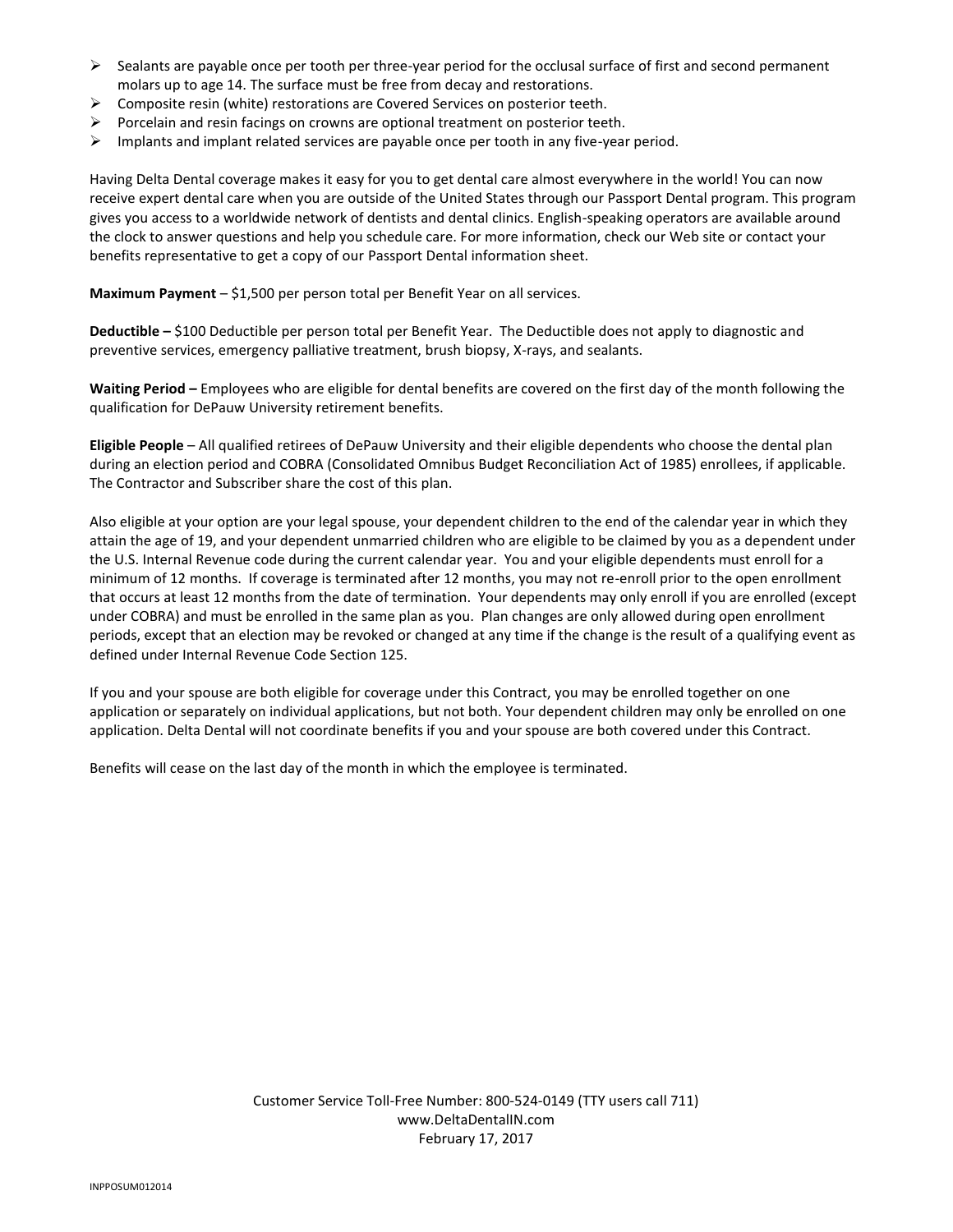This plan complies with applicable federal civil rights laws and does not discriminate on the basis of race, color, national origin, age, disability or sex. This plan does not exclude people or treat them differently because of race, color, national origin, age, disability or sex.

This plan provides free aids and services to people with disabilities to communicate effectively with us, such as:

- Qualified sign language interpreters
- Written information in other formats (large print, audio, accessible electronic formats)

This plan provides free language services to people whose primary language is not English, such as:

- Qualified interpreters
- Information written in other languages

If you need these services, call 1-800-524-0149 (TTY users call 711).

If you believe that this plan has failed to provide these services or discriminated in another way on the basis of race, color, national origin, age, disability or sex, you can file a grievance with-the civil rights coordinator at PO Box 9089, Farmington Hills, MI 48333-9089; by phone at 1-800-524-0149 (TTY users call 711) or fax to 517-706-3513. You can file a grievance by mail, fax or phone. If you need help filing a grievance, the civil rights coordinator is available to help you. You can also file a civil rights complaint with the U.S. Department of Health and Human Services, Office for Civil Rights, electronically through the Office for Civil Rights Complaint Portal, available at *https://ocrportal.hhs.gov/ocr/portal/lobby.jsf,* or by mail or phone at: U.S. Department of Health and Human Services, 200 Independence Avenue SW., Room 509F, HHH Building, Washington, DC 20201; 1-800-368-1019, 1-800-537-7697 (TDD). Complaint forms are available at http://www.hhs.gov/ocr/office/file/index.html.

KUJDES: Nëse flitni shqip, për ju ka në dispozicion shërbime të asistencës gjuhësore, pa pagesë. Telefononi në 1-800-524-0149 (TTY: 711).

انتباه: إذا كنت تتحدث اللغة العربية، فتتوفر خدمات المساعدة اللغوية مجانًا بالنسبة لك. اتصل على الهاتف رقم 0149-524-800-1 (رقم الطابعة الھاتفیة: 711).

মনােযােগ দিন: আপনি যদি বাংলা ভাষায় কথা বলেন, তাহলে ভাষাগত সহায়তা পরিষেবাগুলি, আপনার জন্য বিনামূল্যে পাওয়া যাবে। ফোন করুন

1-800-524-0149 (TTY: 711)।

သတိျပဳရန္- သင္ျမန္မာဘာသာစကား ကြောဆိုပါကဘာသာစကားအကူအညီဝန်ဆောင်မှုများကိုအခမဲ့ရရှိနိုင်ပါသည်။ခေါ် ဆိုရန် 1-800-524-0149 (TTY- 711)။

注意:如果您使用繁體中文,您可以免費獲得語言援助服務。請致電 1-800-524-0149 (TTY: 711)。

XIYYEEFFANNAA: Afaan dubbattu Oroomiffa, tajaajila gargaarsa afaanii, kanfaltiidhaan ala, ni argama. Bilbilaa 1-800-524-0149 (TTY: 711).

AANDACHT: Als u nederlands spreekt, kunt u gratis gebruikmaken van de taalkundige diensten. Bel 1-800-524-0149 (TTY: 711).